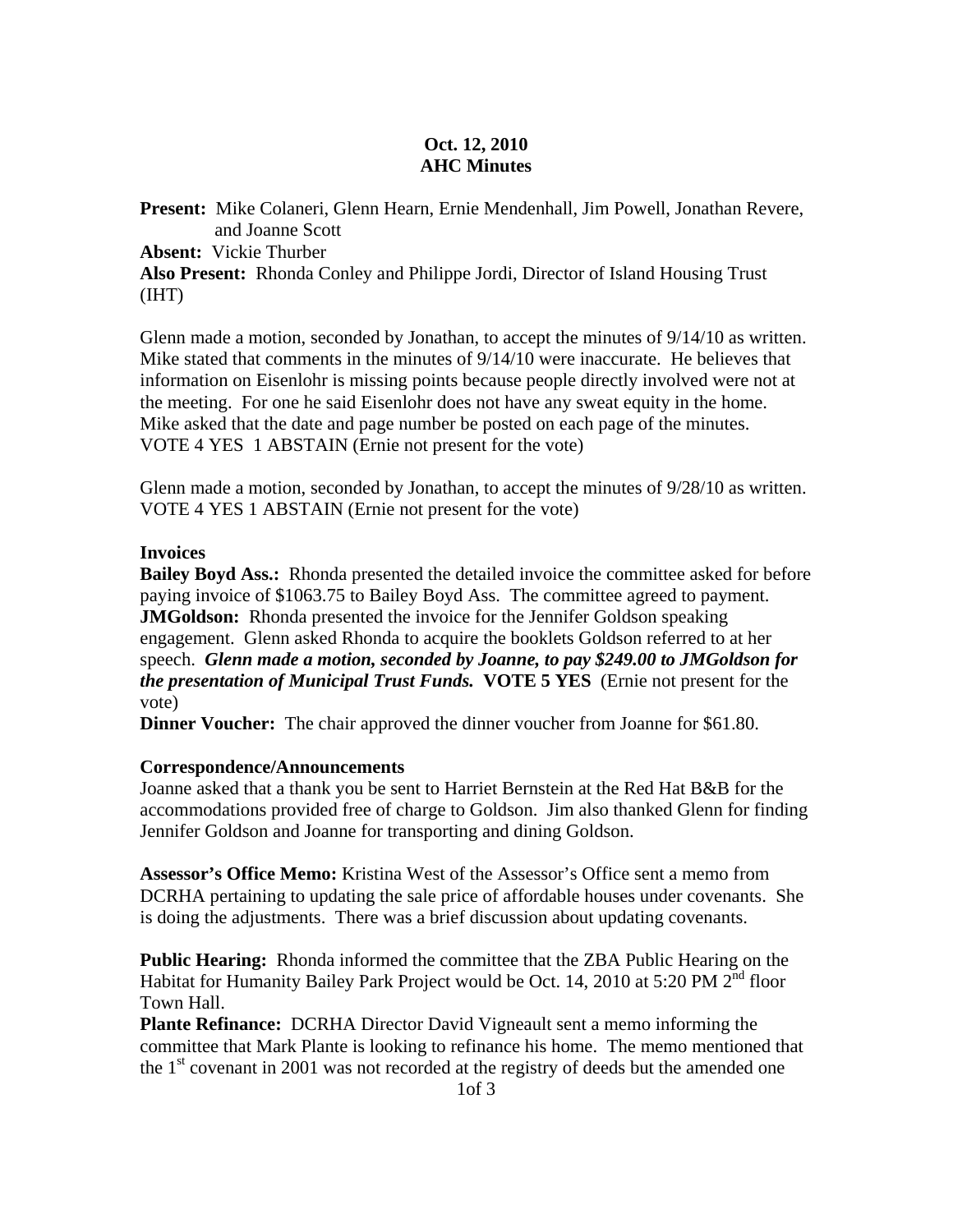#### 10/12 minutes cont.

of 2008 was recorded. With this disclosure, it was decided that all properties should be reviewed to make sure the covenants have been recorded. Joanne volunteered to help Rhonda with this matter. The committee discussed the Plante refinancing in general. Plante must approach the AHC to ask for permission. Rhonda was asked to send a letter to Plante to present his request to the AHC. Rhonda was also asked to compare Plante's covenant with the latest covenant. She stated it does not have the AHC \$1.00 lien nor does it mention a monitoring agent. This brought up the fact that most covenants do not (if any) list a monitoring agent in their context. Jordi stated that the monitoring agent must be recorded on the deed restrictions.

**Eisenlohr Covenant:** The subordination went through without updating her covenant, which runs out in 5-6 years. Mike stated town counsel is still looking into whether the covenant can be unilaterally updated or renewed. In addition, the MVC counsel is reviewing this issue. The discussion continued on renewing covenants and the opportunities to do so.

**Unbuildable Properties:** There was a discussion about what makes a lot unbuildable. Different histories of which subdivision lots are in, whether one owner owns two small lots next to each other and various other points determine whether a lot is nonconforming or not. Some of these lots are buildable under the affordable income level and AHC has the right to designate the price of these lots. There was brief talk of whether the price should be raised from \$50,000.00 that was set several years ago.

#### **Reports**

**Joint Affordable Housing Group:** Joanne reported the meeting is being combined with a Citizen Planner Training Collaborative Workshop on "Planning Locally for Affordable Housing Strategies" from  $7-9$  PM Wed. Oct.  $13<sup>th</sup>$  at the MVC. She asked that the AHC pay her to attend. *Glenn made a motion, seconded by Ernie, to pay \$30.00 to send Joanne to the Workshop.* **VOTE 6 YES 0 NO** 

**CPC:** Glenn stated that Bridge Housing withdrew their application. He also stated that applications can be presented any time through the year for CPC discussion and if the CPC feels it is a project worthy they may approve for town meeting consideration. FinCom: Jonathan stated the committee is sharpening their budget review techniques. **DCRHA:** Ernie said DCRHA is closing in on their Sepiessa II RFP.

#### **New Business**

**IHT Proposal:** Philippe Jordi, Director of IHT, presented a fee for services proposal (see attached) for the committee to consider. He stated that the IHT is working on diversifying. They are looking to provide specific services such as development management, grant writing, RFP preparation, etc. The committee asked questions about the services IHT would have to sub out. Jonathan was concerned about the companies IHT would do business with. Jordi restated this was a proposal to see what services the towns may be interested in having performed. He stated that the IHT cost per hour is approximately \$67.00. The proposal would charge by service not asking for an annual